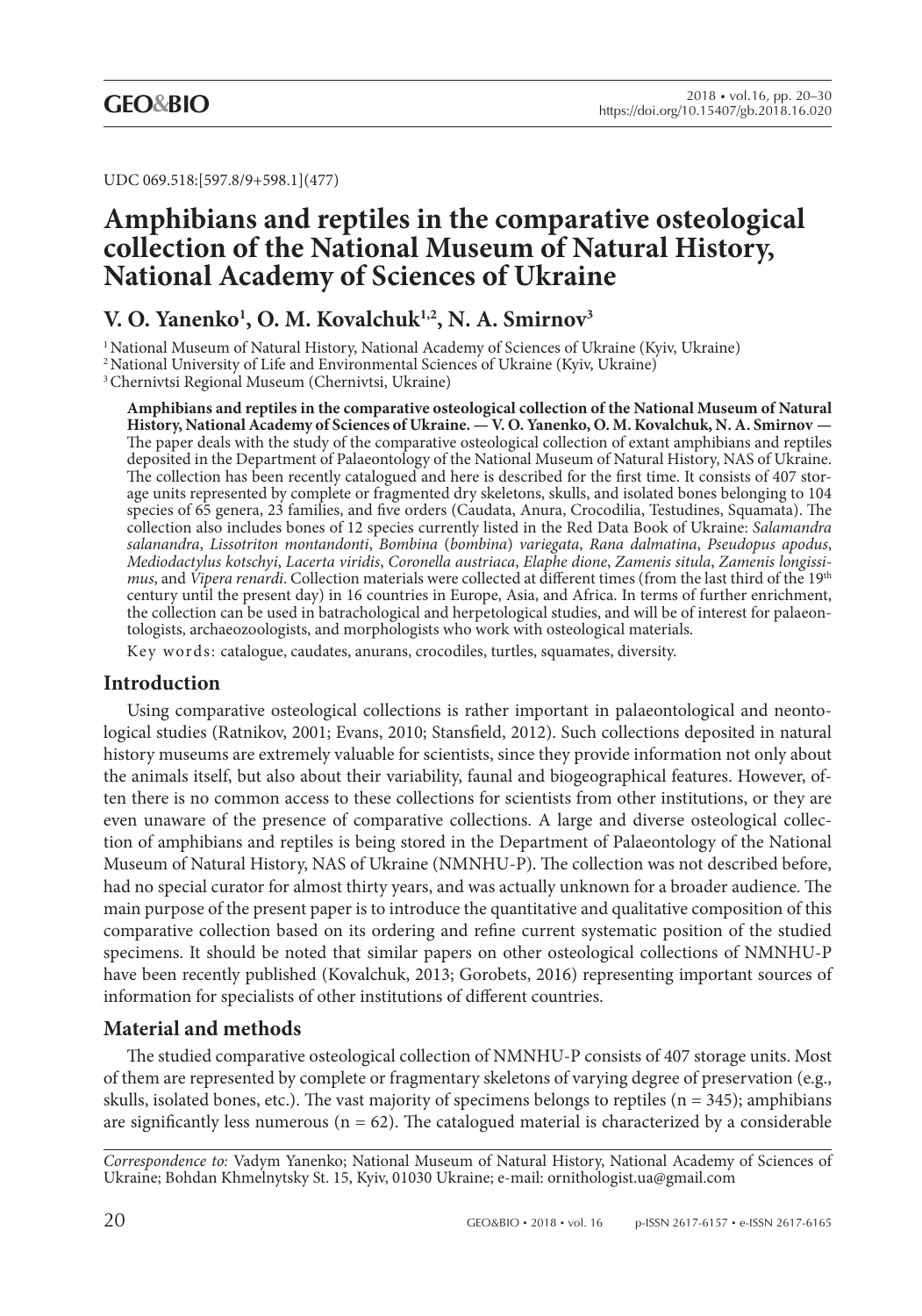systematic diversity: 104 species belonging to 65 genera and 23 families are represented. Here we present an annotated checklist of taxa in this collection. The systematics here follows D. Frost (2018) for amphibians and P. Uetz et al. (2018) for reptiles.

Abbreviations used are the following: AM — Armenia; AZ — Azerbaijan; BG — Bulgaria; BY — Belarus; FI — Finland; GE — Georgia; GR — Greece; IN — India; KZ — Kazakhstan; MA — Morocco; MN — Mongolia; RU — Russian Federation; TM — Turkmenistan; UA — Ukraine; UZ — Uzbekistan; VN — Vietnam.

## **Systematic part**

#### **Class AMPHIBIA Linnaeus, 1758**

#### **Order Caudata Fischer von Waldheim, 1813**

#### **Family Salamandridae Goldfuss, 1820**

- *• Salamandra salanandra* (Linnaeus, 1758): NMNHU-P R2/28, partial skeleton, patria ignota; NMNHU-P R2/29, skeleton, Vyzhnytsia, Chernivtsi Oblast, UA, 05.07.2013, leg. Smirnov; NMNHU-P R2/52, skeleton, Vyzhnytsia, Chernivtsi Oblast, UA, 05.07.2013, leg. Smirnov; NMNHU-P R2/53, skeleton, Vyzhnytsia, Chernivtsi Oblast, UA, 05.07.2013, leg. Smirnov; NMNHU-P R2/54, skeleton, Vyzhnytsia, Chernivtsi Oblast, UA, 05.07.2013, leg. Smirnov.
- *• Lissotriton vulgaris* (Linnaeus, 1758): NMNHU-P R2/27, partial skeleton, patria ignota.
- *• Lissotriton montandonti* (Boulenger, 1880): NMNHU-P R2/30, skeleton, Ispas vill., Chernivtsi Oblast, UA, 25.04.2013, leg. Smirnov.

#### **Order Anura Fischer von Waldheim, 1813**

#### **Family Bombinatoridae Gray, 1825**

- *• Bombina bombina* (Linnaeus, 1761): NMNHU-P R2/1, skeleton, patria ignota.
- *• Bombina* (*bombina*) *variegata* (Linnaeus, 1761): NMNHU-P R2/31, skeleton, Ispas vill., Chernivtsi Oblast, UA, 25.04.2013, leg. Smirnov; NMNHU-P R2/32, skeleton, Ispas vill., Chernivtsi Oblast, UA, 25.04.2013, leg. Smirnov; NMNHU-P R2/33, skeleton, Ispas vill., Chernivtsi Oblast, UA, 25.04.2013, leg. Smirnov; NMNHU-P R2/34, skeleton, Ispas vill., Chernivtsi Oblast, UA, 25.04.2013, leg. Smirnov; NMNHU-P R2/35, skeleton, Ispas vill., Chernivtsi Oblast, UA, 25.04.2013, leg. Smirnov.

#### **Family Bufonidae Gray, 1825**

- *• Bufotes viridis* (Laurenti, 1768): NMNHU-P R2/2, bones, patria ignota; NMNHU-P R2/3, skeleton, Stepanovka vill., Dnipropetrovsk Oblast, UA; NMNHU-P R2/21, skeleton, patria ignota, leg. Putshkov.
- *• Bufo bufo* (Linnaeus, 1758): NMNHU-P R2/4, skeleton, patria ignota; NMNHU-P R2/22, mixed skeleton (2 individuals), leg. Putshkov; NMNHU-P R2/46, skeleton, Chernivtsi Oblast, UA, leg. Smirnov; NMNHU-P R2/47, skeleton, Chernivtsi Oblast, UA, leg. Smirnov; NMNHU-P R2/61, skeleton, Chernivtsi Oblast, UA, leg. Smirnov.

#### **Family Hylidae Rafinesque, 1815**

*• Hyla orientalis* Bedriaga, 1890: NMNHU-P R2/5, partial skeleton, Smila, Kyiv Oblast, UA, May 1932, leg. Efimenko; NMNHU-P R2/23, skeleton, patria ignota, leg. Putshkov.

#### **Family Pelobatidae Bonaparte, 1850**

*• Pelobates fuscus* (Laurenti, 1768): NMNHU-P R2/6, skeleton, patria ignota; NMNHU-P R2/7, partial skeleton, Kyiv Oblast, UA, May 1932, leg. Efimenko; NMNHU-P R2/8, skeleton, Kyiv Oblast, UA, May 1932, leg. Efimenko; NMNHU-P R2/26, skeleton, patria ignota, leg. Putshkov; NMNHU-P R2/37, skeleton, Shypyntsi vill., Chernivtsi Oblast, UA, 20.04.2013, leg. Smirnov; NMNHU-P R2/38, skeleton, Shypyntsi vill., Chernivtsi Oblast, UA, 20.04.2013, leg. Smirnov; NMNHU-P R2/39, skeleton,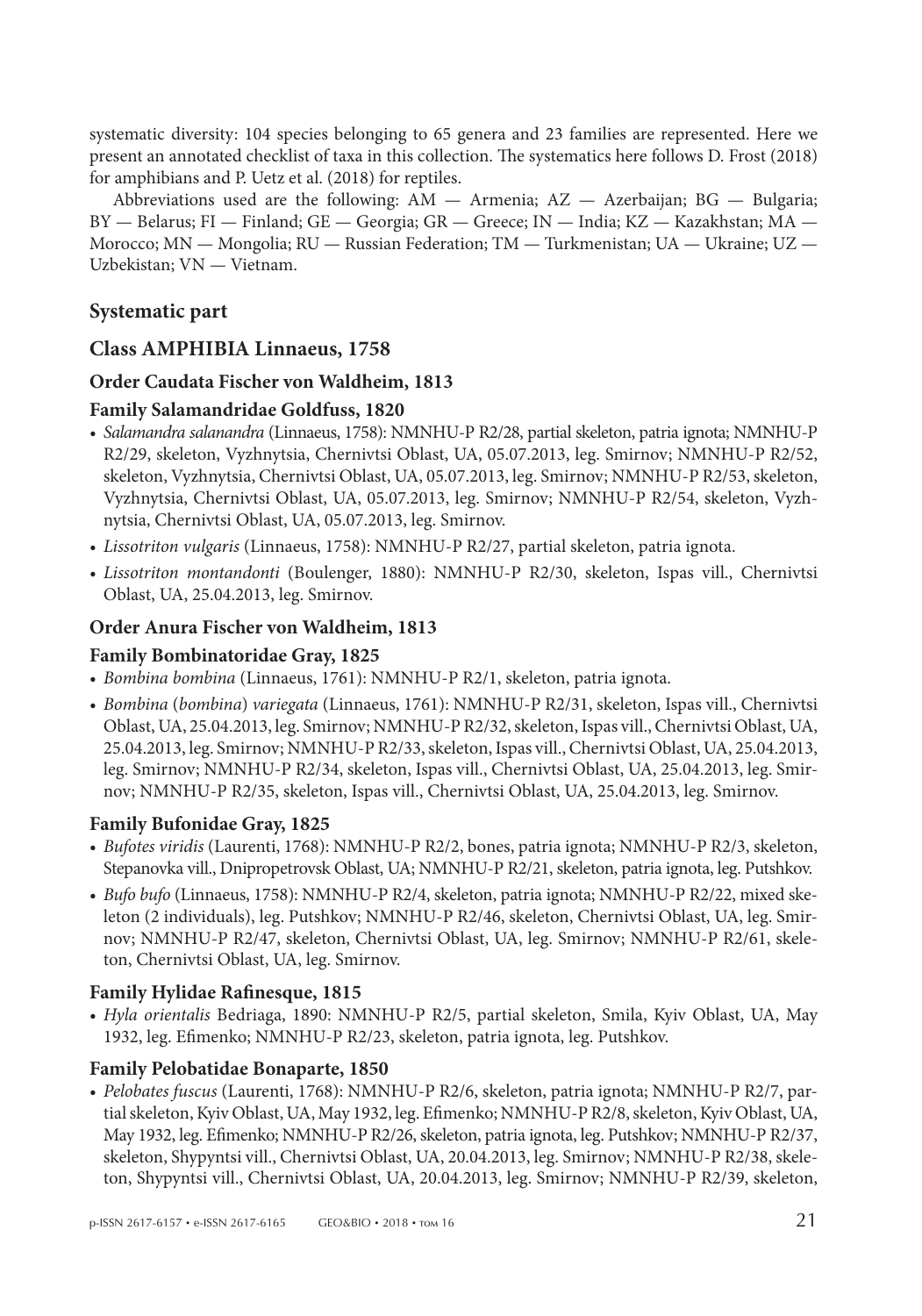Shypyntsi vill., Chernivtsi Oblast, UA, 20.04.2013, leg. Smirnov; NMNHU-P R2/40, skeleton, Shypyntsi vill., Chernivtsi Oblast, UA, 20.04.2013, leg. Smirnov; NMNHU-P R2/43, skeleton, Shypyntsi vill., Chernivtsi Oblast, UA, 15.11.2014, leg. Smirnov; NMNHU-P R2/45, skeleton, Shypyntsi vill., Chernivtsi Oblast, UA, September 2013, leg. Smirnov; NMNHU-P R2/49, skeleton, Shypyntsi vill., Chernivtsi Oblast, UA, leg. Smirnov; NMNHU-P R2/50, skeleton, Shypyntsi vill., Chernivtsi Oblast, UA, leg. Smirnov; NMNHU-P R2/55, skeleton, Shypyntsi vill., Chernivtsi Oblast, UA, leg. Smirnov; NMNHU-P R2/56, skeleton, Shypyntsi vill., Chernivtsi Oblast, UA, September 2013, leg. Smirnov; NMNHU-P R2/57, skeleton, Shypyntsi vill., Chernivtsi Oblast, UA, September 2013, leg. Smirnov; NMNHU-P R2/58, skeleton, Shypyntsi vill., Chernivtsi Oblast, UA, September 2013, leg. Smirnov; NMNHU-P R2/59, skeleton, Shypyntsi vill., Chernivtsi Oblast, UA, September 2013, leg. Smirnov; NMNHU-P R2/60, skeleton, Shypyntsi vill., Chernivtsi Oblast, UA, September 2013, leg. Smirnov.

### **Family Ranidae Batsch, 1796**

- *• Pelophylax lessonae* (Camerano, 1882): NMNHU-P R2/9, skeleton, patria ignota; NMNHU-P R2/10, skeleton, patria ignota; NMNHU-P R2/16, skeleton, patria ignota; NMNHU-P R2/17, skeleton, patria ignota.
- *• Pelophylax ridibundus* (Pallas, 1771): NMNHU-P R2/11, skeleton, patria ignota; NMNHU-P R2/12, skeleton, Kyiv, UA; NMNHU-P R2/24, skeleton, patria ignota, leg. Putshkov; NMNHU-P R2/25, skeleton, patria ignota; NMNHU-P R2/62, skeleton, Striletsky Steppe, Luhansk Oblast, UA.
- *• Pelophylax esculentus* (Linnaeus, 1758): NMNHU-P R2/44, skeleton, Chernivtsi Oblast, UA, leg. Smirnov.
- *• Rana arvalis* Nilsson, 1842: NMNHU-P R2/13, skeleton, BY, 1905.
- *• Rana temporaria* Linnaeus, 1758: NMNHU-P R2/14, skeleton, Lumshory, Zakarpattia Oblast, UA, 02.05.1948; NMNHU-P R2/15, skeleton, patria ignota; NMNHU-P R2/18, skeleton, patria ignota; NMNHU- P R2/19, skeleton, patria ignota; NMNHU-P R2/20, mixed skeleton (6 individuals), patria ignota.
- *• Rana dalmatina* (Fitzinger in Bonaparte, 1839): NMNHU-P R2/36, skeleton, Chernivtsi, UA, 30.04.2013, leg. Smirnov; NMNHU-P R2/41, skeleton, Chernivtsi Oblast, UA, leg. Smirnov; NMNHU-P R2/48, skeleton, Chernivtsi Oblast, UA, leg. Smirnov; NMNHU-P R2/51, skeleton, Chernivtsi, UA, 30.04.2013, leg. Smirnov.

# **Class REPTILIA Laurenti, 1768**

### **Order Crocodilia Owen, 1842**

### **Family Alligatoridae Gray, 1844**

*• Alligator mississipiensis* (Daudin, 1802): NMNHU-P R3/167, partial skeleton, patria ignota, 1889, leg. Erber.

# **Order Testudines Batsch, 1788**

### **Family Emydidae Rafinesque, 1815**

- *• Emys orbicularis* (Linnaeus, 1758): NMNHU-P R3/168, skeleton, patria ignota; NMNHU-P R3/169, skeleton, patria ignota; NMNHU-P R3/170, skeleton, patria ignota; NMNHU-P R3/171, skeleton, patria ignota; NMNHU-P R3/172, skeleton, patria ignota; NMNHU-P R3/343, skeleton, patria ignota, leg. Yanenko; NMNHU-P R3/344, skeleton, patria ignota, leg. Yanenko.
- *• Graptemys pseudogeographica* (Gray, 1831): NMNHU-P R3/173, partial skeleton, firm "Bion", Kyiv, UA, leg. Yanenko.

### **Family Pelomedusidae Cope, 1868**

*• Pelusios niger* (Duméril & Bibron, 1835): NMNHU-P R3/174, skeleton, West Africa, zoo.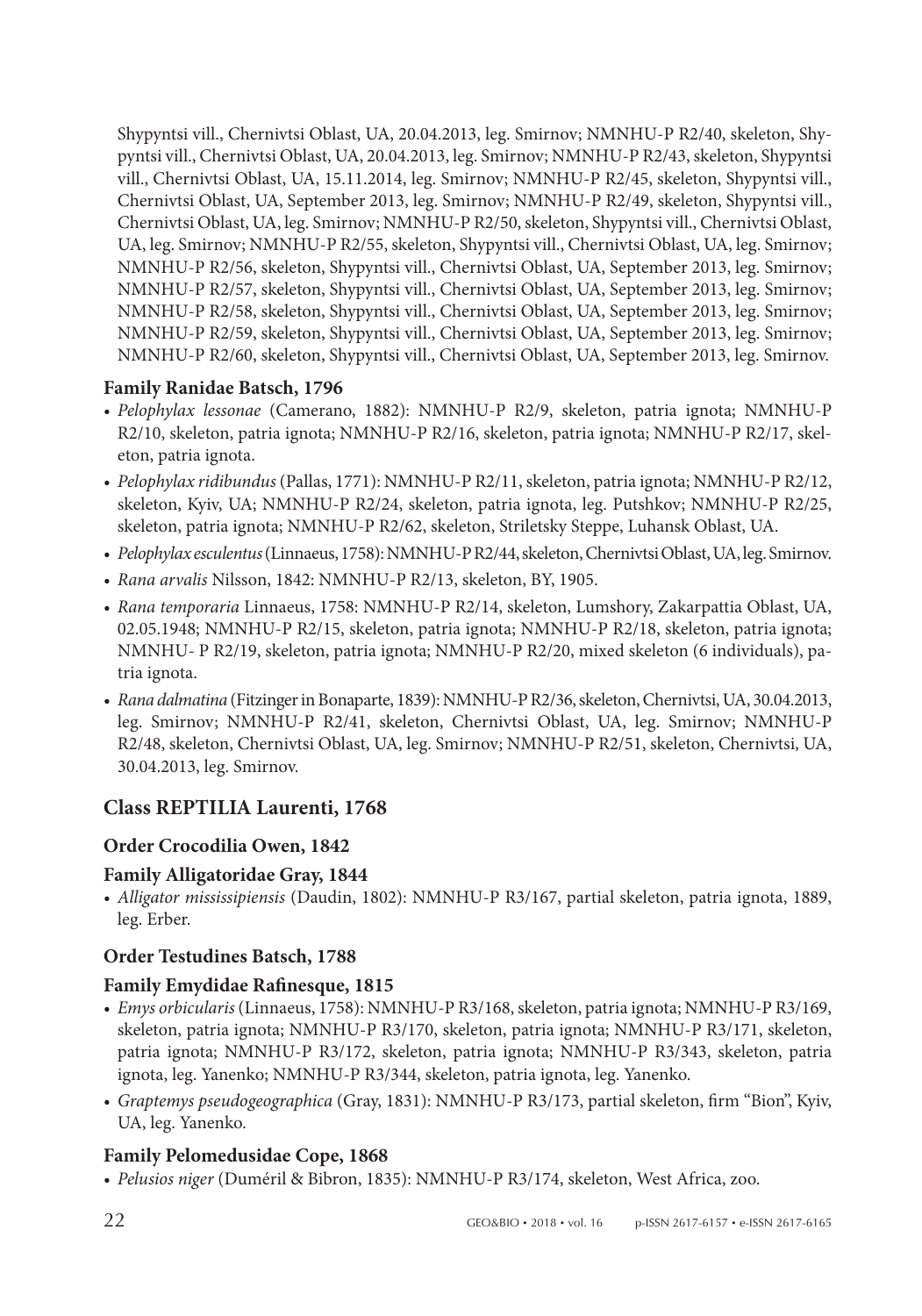### **Family Testudinidae Batsch, 1788**

*• Testudo graeca* (Linnaeus, 1758): NMNHU-P R3/339, partial skeleton, patria ignota, leg. Yanenko.

# **Order Squamata Oppel, 1811**

# **Family Agamidae Gray, 1827**

- *• Paralaudakia caucasia* (Eichwald, 1831): NMNHU-P R3/1, skeleton, patria ignota; NMNHU-P R3/2, skeleton, TM; NMNHU-P R3/3, skeleton, patria ignota; NMNHU-P R3/4, skeleton, patria ignota.
- *• Phrynocephalus helioscopus* (Pallas, 1771): NMNHU-P R3/10, skeleton, patria ignota; NMNHU-P R3/11, skeleton, patria ignota; NMNHU-P R3/12, skeleton, patria ignota; NMNHU-P R3/13, skeleton, patria ignota.
- *• Phrynocephalus mystaceus* (Pallas, 1776): NMNHU-P R3/14, skull, Karakum Desert, Repetek, TM; NMNHU-P R3/15, partial skeleton, patria ignota; NMNHU-P R3/16, skeleton, TM; NMNHU-P R3/17, skeleton, patria ignota.
- *• Phrynocephalus versicolor* Strauch, 1876: NMNHU-P R3/18, separate bones, Kirghis-Nur hollow, MN, 04.07.1969.
- *Trapelus sanguinolentus* (Pallas, 1814) [syn. *Agama sanguinolenta*]<sup>1</sup>: NMNHU-P R3/5, partial skeleton, juv., patria ignota; NMNHU-P R3/6, partial skeleton, Karakum Desert, Repetek, TM, 20.05.1954, leg. Bogachev; NMNHU-P R3/7, partial skeleton, patria ignota; NMNHU-P R3/8, skeleton, Karakum Desert, Repetek, TM, 13.11.1958, leg. Sapozhenkov; NMNHU-P R3/9, partial skeleton, patria ignota.

### **Family Chamaeleonidae Rafinesque, 1815**

*• Calumma parsoni* (Cuvier, 1825): NMNHU-P R3/175, skull, firm "Bion", Kyiv, UA, leg. Yanenko.

# **Family Gekkonidae Gray, 1825**

- *• Alsophylax tokobajevi* (Eremchenko & Szczerbak, 1984): NMNHU-P R3/328, skull, patria ignota.
- *• Mediodactylus kotschyi* (Steindacher, 1870) [syn. *Gymnodactylus kotschyi*]: NMNHU-P R3/21, articulated skeleton, Chersonesus, Crimea, UA, 1960, leg. Shcherbak; NMNHU-P R3/22, skeleton, patria ignota.
- *• Tenuidactylus caspius* (Eichwald, 1831) [syn. *Gymnodactylus caspius*]: NMNHU-P R3/23, skeleton, patria ignota; NMNHU-P R3/24, skull, patria ignota; NMNHU-P R3/25, skull, patria ignota; NMNHU-P R3/26, skull, patria ignota; NMNHU-P R3/27, skeleton, patria ignota; NMNHU-P R3/28, skeleton, Perekeshkul, AZ, 1978, leg. Chkhikvadze; NMNHU-P R3/29, skeleton, Perekeshkul, AZ, 1978, leg. Chkhikvadze.

# **Family Scincidae Gray, 1825**

- *• Chalcides viridanus* (Gravenhorst, 1851): NMNHU-P R3/329, skeleton, patria ignota.
- *• Eumeces schneideri* (Daunin, 1802): NMNHU-P R3/336, skeleton, patria ignota, 1973–1974, leg. Barkadze; NMNHU-P R3/337, skeleton, patria ignota; NMNHU-P R3/338, skeleton, patria ignota.
- *• Heremites auratus* (Linnaeus, 1758): NMNHU-P R3/334, skeleton, patria ignota, AM, 1974, leg. Barkadze; NMNHU-P R3/335, skeleton, patria ignota.

# **Family Sphaerodactylidae Underwood, 1954**

*• Teratoscincus scincus* (Schlegel, 1858): NMNHU-P R3/66, skeleton, patria ignota; NMNHU-P R3/67, skeleton, patria ignota; NMNHU-P R3/68, skeleton, Repetek, Karakum Desert, TM, 1960; NMNHU-P R3/69, skull, patria ignota; NMNHU-P R3/70, skull, patria ignota.

<sup>&</sup>lt;sup>1</sup> Here and further: names of taxa in square brackets correspond to those indicated on original labels.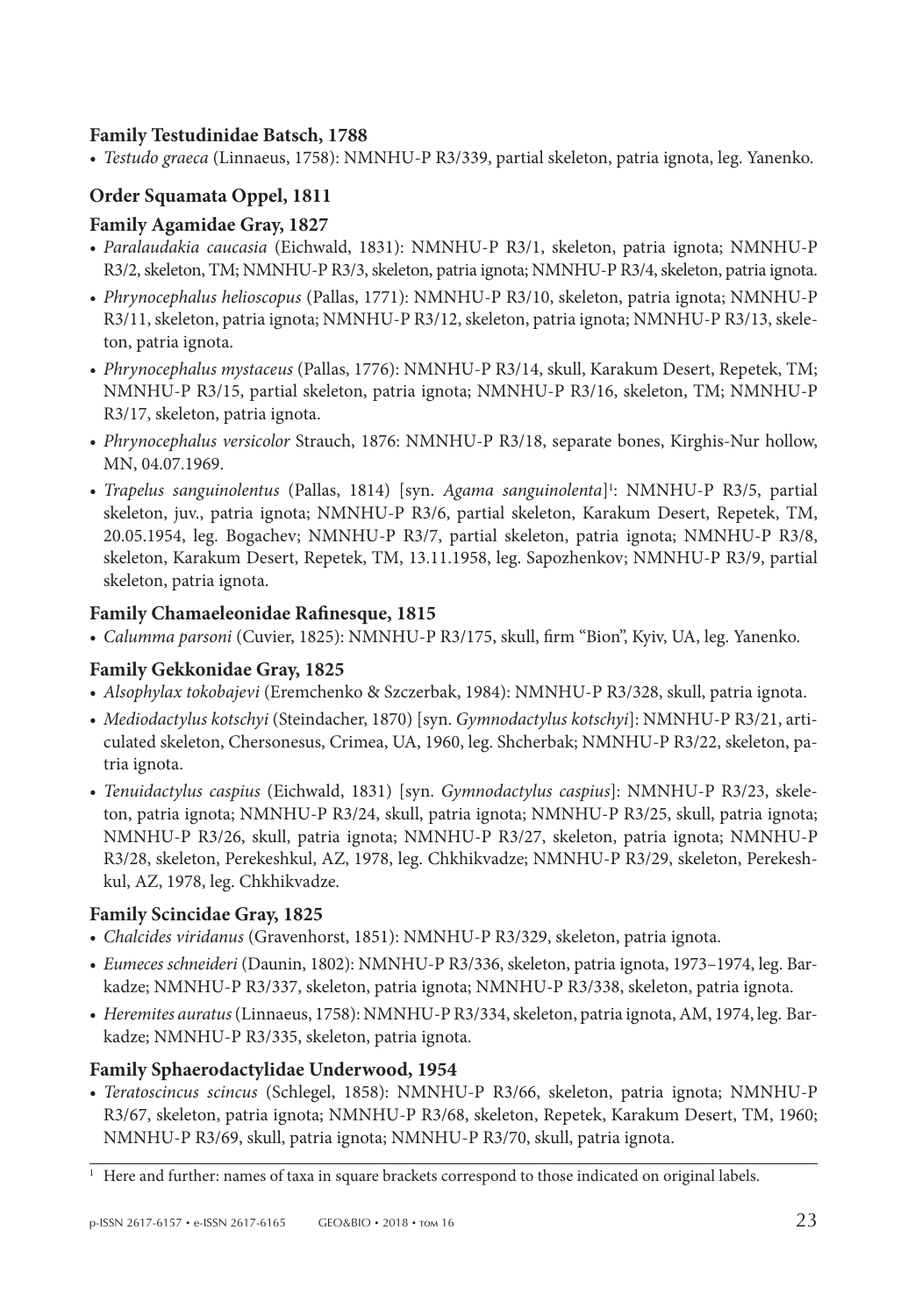## **Family Lacertidae Oppel, 1811**

- *• Eremias arguta* (Pallas, 1773): NMNHU-P R3/31, partial skeleton, patria ignota; NMNHU-P R3/32, partial skeleton, patria ignota; NMNHU-P R3/33, skull, patria ignota; NMNHU-P R3/34, partial skeleton, patria ignota; NMNHU-P R3/35, skull, patria ignota; NMNHU-P R3/36, partial skeleton, patria ignota; NMNHU- P R3/37, skull, patria ignota; NMNHU-P R3/38, partial skeleton, patria ignota; NMNHU-P R3/39, skull, patria ignota; NMNHU-P R3/40, skeleton, patria ignota; NMNHU-P R3/41, separate bones, patria ignota; NMNHU-P R3/42, skull, Ozerne vill., 08.08.1951, UA, leg. Tarashchuk; NMNHU-P R3/43, partial skeleton, Ozerne vill., UA, 08.08.1951, leg. Tarashchuk; NMNHU-P R3/330, skeleton, Astana, KZ, 1988, leg. Chkhikvadze; NMNHU-P R3/331, skeleton, Astana, KZ, 1988, leg. Chkhikvadze; NMNHU-P R3/332, skeleton, Astana, KZ, 1988, leg. Chkhikvadze.
- *• Eremias persica* Blanford, 1875: NMNHU-P R3/44, skull, patria ignota; NMNHU-P R3/45, partial skeleton, patria ignota.
- *• Eremias velox* (Pallas, 1771): NMNHU-P R3/46, skeleton, patria ignota; NMNHU-P R3/47, skeleton, TM; NMNHU-P R3/48, skeleton, patria ignota; NMNHU-P R3/49, skeleton, patria ignota.
- *• Darevskia lindholmi* (Szczerbak, 1962) [syn. *Lacerta saxicola*]: NMNHU-P R3/50, skull, Crimea, UA; NMNHU-P R3/51, mandible, Crimea, UA; NMNHU-P R3/52, skeleton, Crimea, UA; NMNHU-P R3/53, skeleton, Crimea, UA; NMNHU-P R3/54, skeleton, Crimea, UA.
- *• Lacerta agilis* Linnaeus, 1758: NMNHU-P R3/55, skeleton, patria ignota; NMNHU-P R3/56, skeleton, patria ignota; NMNHU-P R3/57, skull, patria ignota; NMNHU-P R3/58, skeleton, patria ignota; NMNHU-P R3/342, skeleton, Chernivtsi Oblast, UA, leg. Smirnov.
- *• Lacerta viridis* (Laurenti, 1768): NMNHU-P R3/59, skeleton, patria ignota; NMNHU-P R3/60, skeleton, patria ignota; NMNHU-P R3/61,  $\varphi$  partial skeleton, patria ignota; NMNHU-P R3/62,  $\varphi$ skeleton, patria ignota.
- *• Ophisops elegans* Ménétries, 1832: NMNHU-P R3/30, partial skeleton, AZ, 1973, leg. Bakradze.
- *• Podarcis tauricus* (Pallas, 1814) [syn. *Lacerta taurica*]: NMNHU-P R3/63, skeleton, Crimea, UA; NMNHU-P R3/64, skeleton, Crimea, UA; NMNHU-P R3/65, skeleton, patria ignota.

# **Family Anguidae Gray, 1825**

- *• Anguis colchica* (Nordmann, 1840): NMNHU-P R3/71, partial skeleton, GE; NMNHU-P R3/72, partial skeleton, patria ignota.
- *• Pseudopus apodus* (Pallas, 1775) [syn. *Ophisaurus apodus*]: NMNHU-P R3/147, partial skeleton, patria ignota; NMNHU-P R3/148, partial skeleton, patria ignota; NMNHU-P R3/149, partial skeleton, patria ignota; NMNHU-P R3/150, skull, patria ignota; NMNHU-P R3/151, skull, patria ignota; NMNHU-P R3/152, skull, patria ignota; NMNHU-P R3/153, skull, patria ignota; NMNHU-P R3/154, skull, patria ignota; NMNHU- P R3/155, skull, Crimea, UA, 06.06.1957; NMNHU-P R3/156, partial skeleton, patria ignota; NMNHU-P R3/157, partial skeleton, patria ignota; NMNHU-P R3/158, partial skeleton, patria ignota; NMNHU-P R3/159, partial skeleton, patria ignota; NMNHU-P R3/160, partial skeleton, patria ignota; NMNHU-P R3/161, mixed skeleton, patria ignota; NMNHU-P R3/162, mixed skeleton, patria ignota; NMNHU-P R3/163, mixed skeleton, patria ignota; NMNHU-P R3/305, 2 vertebrae, patria ignota.

### **Family Varanidae Merrem, 1820**

*• Varanus griseus* (Daudin, 1803): NMNHU-P R3/166, skeleton, Badkhiz, TM, 1969.

### **Family Boidae Gray, 1825**

*• Boa constrictor* Linnaeus, 1758: NMNHU-P R3/164, skeleton, patria ignota.

### **Family Colubridae Oppel, 1811**

*• Boiga dendrophila* (Boie, 1827): NMNHU-P R3/293, skeleton, patria ignota, 1989, leg. Manukian.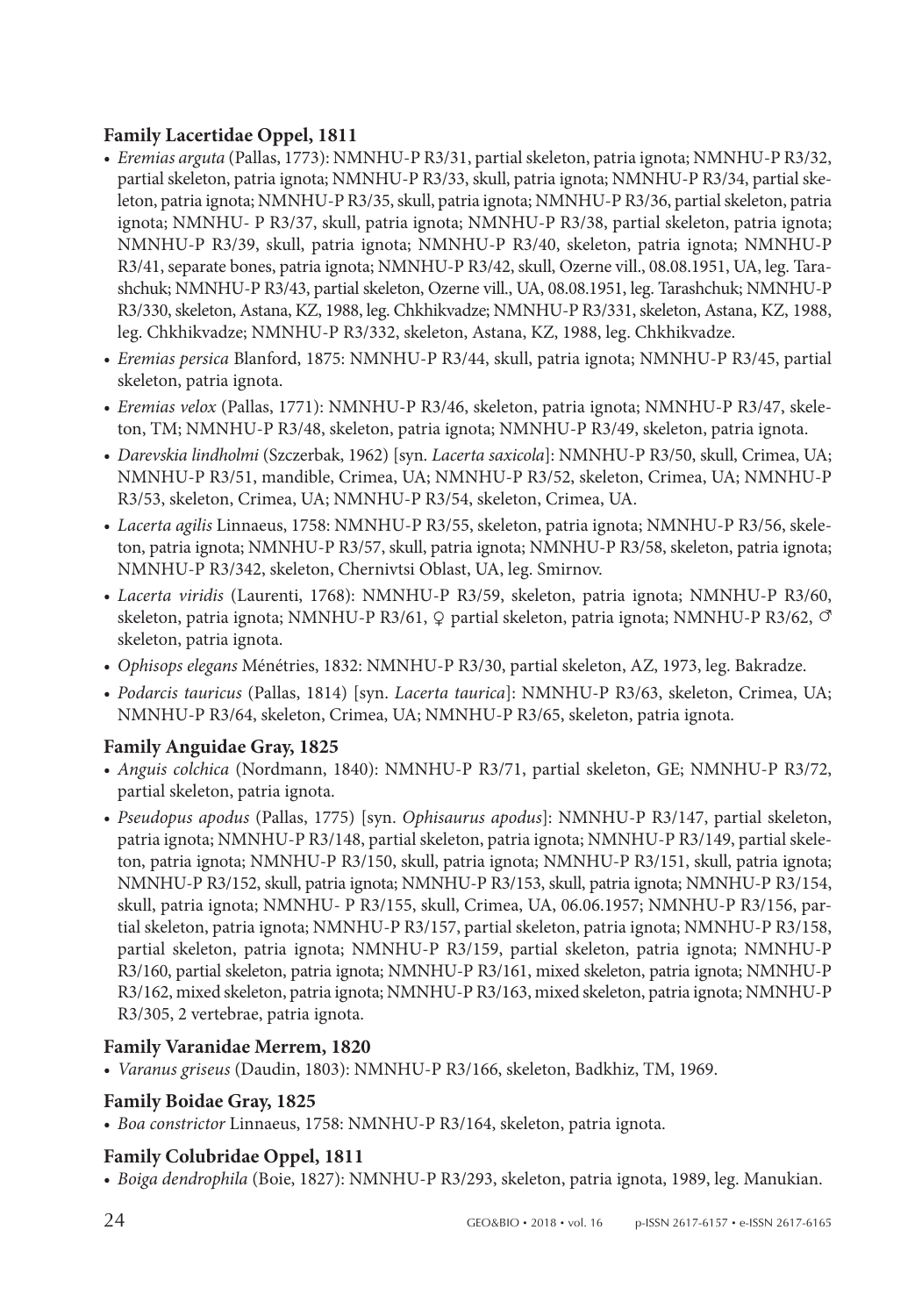- *• Boiga trigonata* (Schneider, 1802): NMNHU-P R3/295, one vertebra, patria ignota; NMNHU-P R3/2936, skeleton, Tashkent Serpentarium, UZ, leg. Vachehko.
- *• Coronella austriaca* Laurenti, 1768: NMNHU-P R3/73, skeleton, patria ignota; NMNHU-P R3/74, skeleton, patria ignota; NMNHU-P R3/75, skull, patria ignota; NMNHU-P R3/76, skull, Darnytsia, near Kyiv, UA, 1933, leg. Tsersky; NMNHU-P R3/268, partial skeleton, Chaban-Dag, AZ, 1956, leg. Burchak.
- *• Dolichophis jugularis* (Linnaeus, 1758): NMNHU-P R3/269, partial skeleton, patria ignota; NMNHU-P R3/270, skull, patria ignota; NMNHU-P R3/271, skull, patria ignota; NMNHU-P R3/297, one vertebra, patria ignota.
- *• Eirenis modestus* (Martin, 1817): NMNHU-P R3/333, skeleton, Tbilisi, GE, 1975, leg. Barkadze.
- *• Elaphe schrenkii* (Strauch, 1873): NMNHU-P R3/285, one vertebra, patria ignota; NMNHU-P R3/286, skull, patria ignota; NMNHU-P R3/287, skeleton, patria ignota.
- *• Elaphe dione* (Pallas, 1773): NMNHU-P R3/288, partial skeleton, patria ignota; NMNHU-P R3/289, partial skeleton, patria ignota.
- *• Elaphe sauromates* (Pallas, 1811): NMNHU-P R3/290, one vertebra, patria ignota; NMNHU-P R3/291, two vertebrae, patria ignota; NMNHU-P R3/298, skull, Black Sea Reserve, UA.
- *• Hemorrhois ravergieri* (Menetries, 1832): NMNHU-P R3/319, partial skeleton, patria ignota; NMNHU-P R3/320, skeleton, patria ignota.
- *• Natrix natrix* (Linnaeus, 1758): NMNHU-P R3/77, skull, patria ignota; NMNHU-P R3/263, partial skeleton, patria ignota; NMNHU-P R3/264, skull, patria ignota; NMNHU-P R3/265, partial skeleton, patria ignota; NMNHU-P R2/340, skeleton, Shypyntsi vill., Chernivtsi Oblast, UA, 21.04.2014, leg. Smirnov; NMNHU-P R2/341, skeleton, Shypyntsi vill., Chernivtsi Oblast, UA, 21.04.2014, leg. Smirnov; NMNHU-P R3/345, skeleton, Vasylivka, Zaporizhia Oblast, UA, 10.07.2017, leg. Yanenko.
- *• Natrix tessellata* (Laurenti, 1768): NMNHU-P R3/78, skull, patria ignota; NMNHU-P R3/79, skull, patria ignota; NMNHU-P R3/165, skeleton, patria ignota; NMNHU-P R3/266, skeleton, patria ignota; NMNHU-P R3/267, partial skeleton, patria ignota.
- *• Oligodon bitorquatus* (Boie, 1827): NMNHU-P R3/322, four vertebrae, patria ignota.
- *• Platyceps karelini* (Brandt, 1839): NMNHU-P R3/312, one vertebra, patria ignota; NMNHU-P R3/81, skeleton, patria ignota.
- *• Ptyas mucosa* (Linnaeus, 1758): NMNHU-P R3/80, skull, patria ignota; NMNHU-P R3/327, one vertebra, patria ignota.
- *• Rhabdophis tigrinus* (Boie, 1826): NMNHU-P R3/306, partial skeleton, patria ignota; NMNHU-P R3/307, partial skeleton, patria ignota.
- *• Spalerosophis diadema* (Schlegel, 1837): NMNHU-P R3/321, partial skeleton, patria ignota; NMNHU-P R3/325, one vertebra, patria ignota.
- *• Telescopus fallax* Fleischmann, 1831 [syn. *Tarbophis fallax*]: NMNHU-P R3/81, skeleton, leg. Brauner; NMNHU-P R3/315, skeleton, patria ignota, 28.06.1981.
- *• Oocatochus rufodorsatus* (Cantor, 1842): NMNHU-P R3/326, vertebra, patria ignota.
- *• Zamenis longissimus* (Laurenti, 1768): NMNHU-P R3/302, one vertebra, patria ignota; NMNHU-P R3/303, skull, Caucasus, leg. Brauner.
- *• Zamenis situla* (Linnaeusi, 1758): NMNHU-P R3/303, skull, Crimea, UA.

#### **Family Elapidae F. Boie, 1827**

*• Bungarus fasciatus* (Schneider, 1801): NMNHU-P R3/294, 2 vertebrae, patria ignota.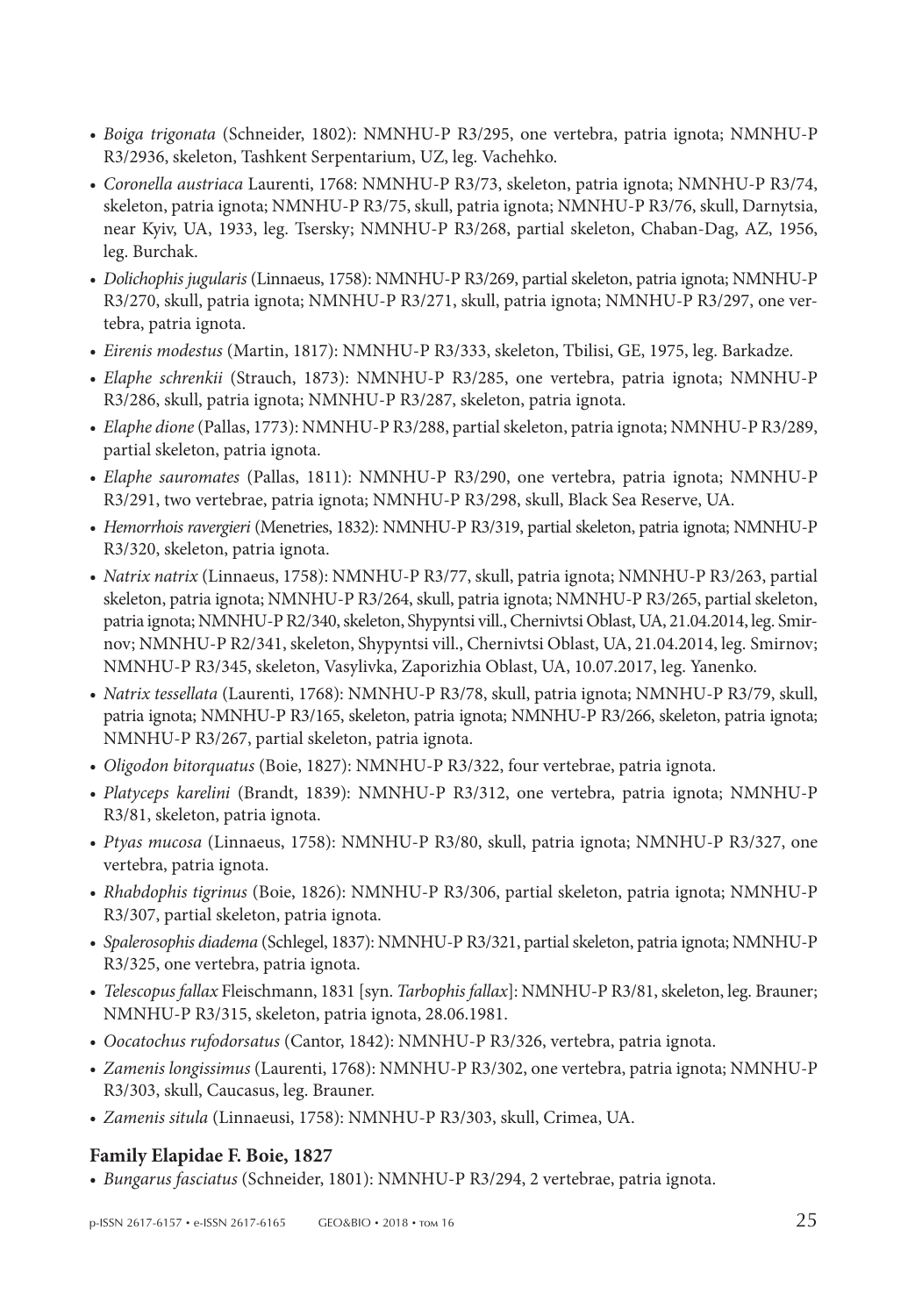*• Naja oxiana* (Eichwald, 1831): NMNHU-P R3/82, partial skeleton, patria ignota; NMNHU-P R3/83, skeleton, patria ignota, 27.12.1953; NMNHU-P R3/84, partial skeleton, patria ignota, 1953; NMNHU-P R3/259, partial skeleton, patria ignota; NMNHU-P R3/260, skeleton, patria ignota; NMNHU-P R3/261, partial skeleton, patria ignota, 1978; NMNHU-P R3/262, partial skeleton, patria ignota.

### **Family Lamprophiidae Fitzinger, 1843**

*• Psammophis lineolatus* (Brandt, 1836): NMNHU-P R3/316, skeleton, patria ignota, Central Asia, 13.04.1968; NMNHU-P R3/317, one vertebra, patria ignota.

#### **Family Viperidae Oppel, 1811**

- Bitis arietans Merrem, 1820: NMNHU-P R3/85, skeleton, patria ignota; NMNHU-P R3/86,  $\sigma$  (2 yearsold) partial skeleton, patria ignota; NMNHU-P R3/299, one vertebra, patria ignota; NMNHU-P R3/300, partial skeleton, patria ignota; NMNHU-P R3/301, partial skeleton, patria ignota.
- *• Bitis rhinoceros* (Schlegel, 1855) [syn. *Bitis gabonica rhinoceros*]: NMNHU-P R3/87, skeleton, patria ignota.
- *• Calloselasma rhodostoma* (Kuhl, 1824): NMNHU-P R3/308, partial skeleton, Kaliningrad Zoo, RU; NMNHU-P R3/309, partial skeleton, patria ignota.
- *• Causus rhombeatus* (Lichtenstein, 1823): NMNHU-P R3/88, skull, patria ignota.
- *• Cerastes cerastes* (Linnaeus, 1758): NMNHU-P R3/89, vertebra, patria ignota.
- *• Crotalus horridus* (Linnaeus, 1758): NMNHU-P R3/318, partial skeleton, patria ignota.
- *• Daboia mauritanica* (Duméril et Birron, 1848) [syn. *Vipera mauritanica*]: NMNHU-P R3/90, skeleton, MA, 27.03.1940.
- *• Daboia palaestinae* (Werner, 1938) [syn. *Vipera palaestinae*]: NMNHU-P R3/91, skeleton, patria ignota; NMNHU-P R3/92, skeleton, patria ignota, 1983; NMNHU-P R3/233, skeleton, patria ignota.
- *• Daboia russelii* (Shaw et Nodder, 1797) [syn. *Vipera russelii*]: NMNHU-P R3/93, skeleton, IN, 1974, leg. Bakradze; NMNHU-P R3/323, partial skeleton, patria ignota; NMNHU-P R3/324, three vertebrae, patria ignota.
- *• Echis carinatus* (Schnider, 1801): NMNHU-P R3/94, skeleton, TM, 30.04.1975; NMNHU-P R3/95, separate bones, TM; NMNHU-P R3/176, partial skeleton, patria ignota; NMNHU-P R3/177, separate bones, Tashkent Serpentarium, UZ; NMNHU-P R3/178, skeleton, patria ignota, leg. Zolotukhin; NMNHU-P R3/179, skeleton, Hasan Kuli, TM, 1983, leg. Zolotukhin; NMNHU-P R3/180, partial skeleton, patria ignota; NMNHU-P R3/181, skeleton, patria ignota; NMNHU-P R3/182, partial skeleton, patria ignota; NMNHU-P R3/183, partial skeleton, patria ignota; NMNHU-P R3/184, skeleton, Hasan Kuli, TM, 1983, leg. Zolotukhin; NMNHU-P R3/185, skeleton, patria ignota; NMNHU-P R3/186, skeleton, Hasan Kuli, TM, 1983, leg. Zolotukhin; NMNHU-P R3/187, skeleton, Hasan Kuli, TM, 1983, leg. Zolotukhin; NMNHU-P R3/188, skeleton, Hasan Kuli, TM, 1983, leg. Zolotukhin; NMNHU-P R3/189, skeleton, Hasan Kuli, TM, 1983, leg. Zolotukhin; NMNHU-P R3/190, skeleton, Hasan Kuli, TM, 1983, leg. Zolotukhin; NMNHU-P R3/191, skeleton, Hasan Kuli, TM, 1983, leg. Zolotukhin; NMNHU-P R3/192, partial skeleton, patria ignota; NMNHU-P R3/284, one vertebra, patria ignota.
- *• Gloydius halys* (Pallas, 1776) [syn. *Ancistrodon halys*]: NMNHU-P R3/96, partial skeleton, patria ignota; NMNHU-P R3/272, skeleton, patria ignota; NMNHU-P R3/273, skeleton, patria ignota; NMNHU-P R3/274, partial skeleton, patria ignota; NMNHU-P R3/275, skeleton, patria ignota; NMNHU-P R3/276, skeleton, patria ignota.
- *• Gloydius blomhoffii* (Boie, 1826): NMNHU-P R3/279, one vertebra, patria ignota; NMNHU-P R3/280, partial skeleton, patria ignota; NMNHU-P R3/281, partial skeleton, patria ignota; NMNHU-P R3/282, partial skeleton, patria ignota; NMNHU-P R3/283, skeleton, patria ignota.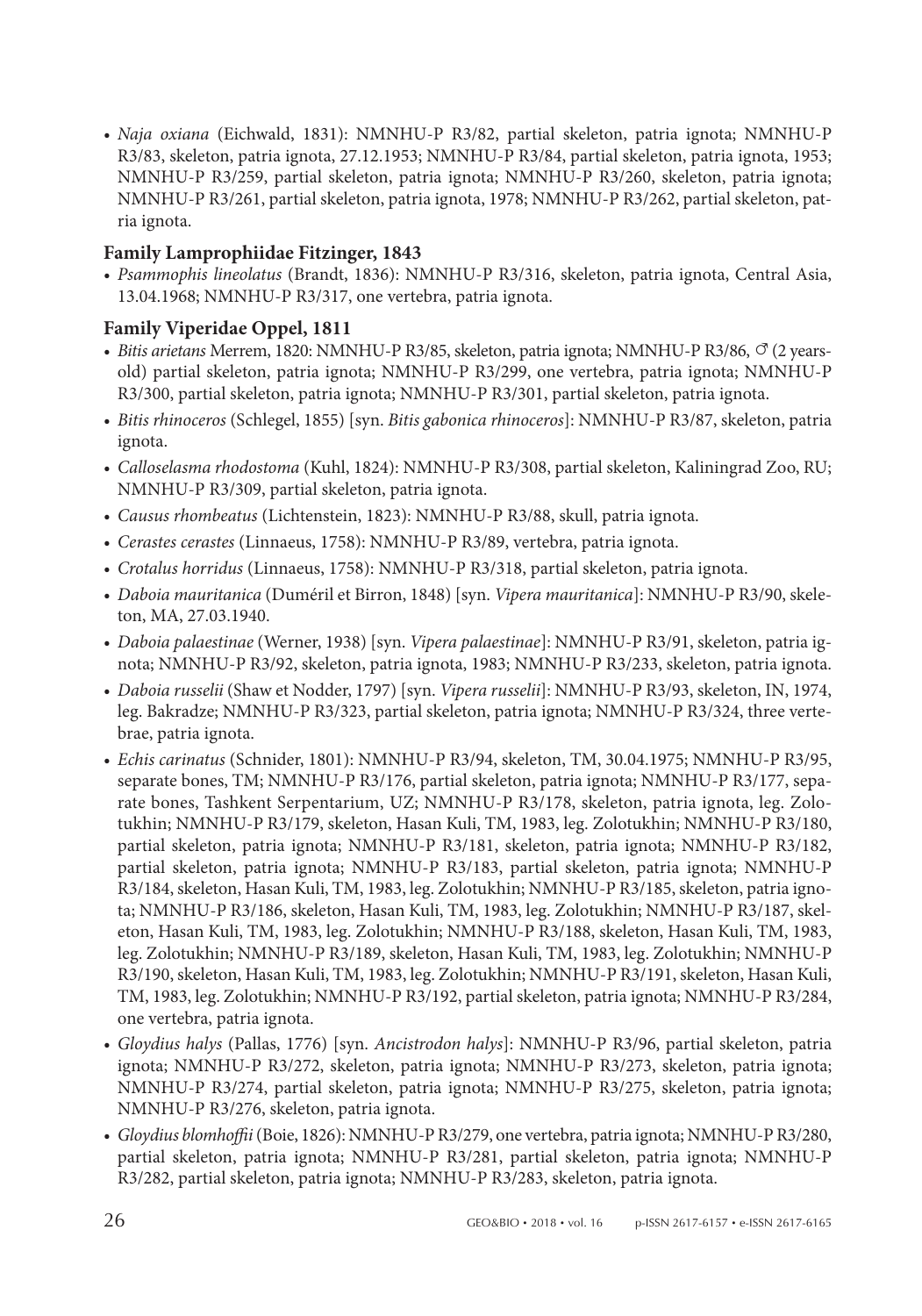- *• Gloydius saxatilis* (Emelianov, 1937): NMNHU-P R3/277, skeleton, patria ignota, 1986.
- *• Gloydius intermedius* (Strauch, 1868): NMNHU-P R3/278, skeleton, patria ignota.
- *• Macrovipera lebetina* (Linnaeus, 1758) [syn. *Vipera lebetina*]: NMNHU-P R3/97, skeleton, patria ignota; NMNHU-P R3/98, partial skeleton, juv., patria ignota, leg. Bakradze; NMNHU-P R3/99, partial skeleton, patria ignota, May 1978; NMNHU-P R3/100, skull, Zoo; NMNHU-P R3/101, Q partial skeleton, Tashkent, UZ; NMNHU-P R3/102, partial skeleton, Perekeshkul, AZ, 1981; NMNHU-P R3/103, partial skeleton, GE, 1969; NMNHU-P R3/104, bones, Perekeshkul, AZ, 1981; NMNHU-P R3/193, skeleton, patria ignota; NMNHU-P R3/194, partial skeleton, patria ignota; NMNHU-P R3/195, skeleton, patria ignota; NMNHU-P R3/196, skeleton, RU; NMNHU-P R3/197, skeleton, Vashlovan Reserve, GE; NMNHU-P R3/198, partial skeleton, RU; NMNHU-P R3/199, skeleton, patria ignota; NMNHU-P R3/200, partial skeleton, patria ignota; NMNHU-P R3/201, skeleton, patria ignota; NMNHU-P R3/202, one vertebra, patria ignota, leg Barkadze; NMNHU-P R3/203, partial skeleton, patria ignota; NMNHU-P R3/204, partial skeleton, patria ignota; NMNHU-P R3/205, one vertebra, patria ignota; NMNHU-P R3/206, 7 vertebrae, patria ignota; NMNHU-P R3/207, 2 skulls, Tashkent, UZ, 1988, leg. Chikin; NMNHU-P R3/209, partial skeleton, Obukhiv Serpentarium, UA; NMNHU-P R3/210, partial skeleton, Obukhiv Serpentarium, UA.
- *• Macrovipera lebetina turanica* (Chernov, 1940): NMNHU-P R3/208, skeleton, Obukhiv Serpentarium, UA, 1989; NMNHU-P R3/211, partial skeleton, Obukhiv Serpentarium, UA; NMNHU-P R3/212, partial skeleton, Obukhiv Serpentarium, UA; NMNHU-P R3/213, partial skeleton, Obukhiv Serpentarium, UA, 1989; NMNHU-P R3/214, partial skeleton, patria ignota; NMNHU-P R3/215, partial skeleton, Obukhiv Serpentarium, UA, 1989; NMNHU-P R3/216, partial skeleton, patria ignota; NMNHU-P R3/217, skeleton, Obukhiv Serpentarium, UA, 1989; NMNHU-P R3/218, partial skeleton, Obukhiv Serpentarium, UA, 1989; NMNHU-P R3/219, partial skeleton, Obukhiv Serpentarium, UA.
- *• Macrovipera lebetina obtusa* (Galay et al., 1993): NMNHU-P R3/220, four vertebrae, patria ignota; NMNHU-P R3/221, partial skeleton, patria ignota; NMNHU-P R3/222, partial skeleton, patria ignota, leg. Turiev; NMNHU-P R3/223, skeleton, Obukhiv Serpentarium, UA; NMNHU-P R3/224, partial skeleton, patria ignota.
- *• Macrovipera schweizeri* (Werner, 1935) [syn. *Vipera schweizeri*]: NMNHU-P R3/105, skeleton, GR.
- *• Montivipera raddei* (Boettger, 1890) [syn. *Vipera raddei*]: NMNHU-P R3/106, skull, patria ignota; NMNHU-P R3/107, skeleton, patria ignota; NMNHU-P R3/108, two skulls, Ashtarak, AM, 1936; NMNHU-P R3/109, bones, patria ignota, leg. Chkhikvadze; NMNHU-P R3/254, six vertebrae, patria ignota; NMNHU-P R3/255, three vertebrae, patria ignota.
- *• Montivipera xanthina* (Gray, 1849) [syn. *Vipera xanthina*]: NMNHU-P R3/110, skeleton, patria ignota, 1974, leg. Bakradze; NMNHU-P R3/111, skeleton, Tbilisi Zoo, GE, 1984; NMNHU-P R3/112, skeleton, leg. Chkhikvadze; NMNHU-P R3/252, partial skeleton, patria ignota; NMNHU-P R3/253, three vertebrae, patria ignota.
- *• Montivipera latifii* (Mertens, Darevsky, Klemmer, 1967): NMNHU-P R3/256, three vertebrae, patria ignota.
- *• Trimeresurus gramineus* (Boulenger, 1896): NMNHU-P R3/311, skeleton, zoo, VN; NMNHU-P R3/314, partial skeleton, St. Petersburg Zoo, 1983.
- *• Trimeresurus malabaricus* (Jerdon, 1854): NMNHU-P R3/3141, partial skeleton, patria ignota.
- *• Trimeresurus puniceus* (Boie, 1827): NMNHU-P R3/292, partial skeleton, patria ignota.
- *• Vipera ammodytes* (Linnaeus, 1758): NMNHU-P R3/113, skeleton, patria ignota, 1986, leg. Manukian; NMNHU-P R3/114, separate bones, patria ignota, 13.03.1983; NMNHU-P R3/115, partial skeleton, patria ignota; NMNHU-P R3/116, partial skeleton, patria ignota; NMNHU-P R3/117,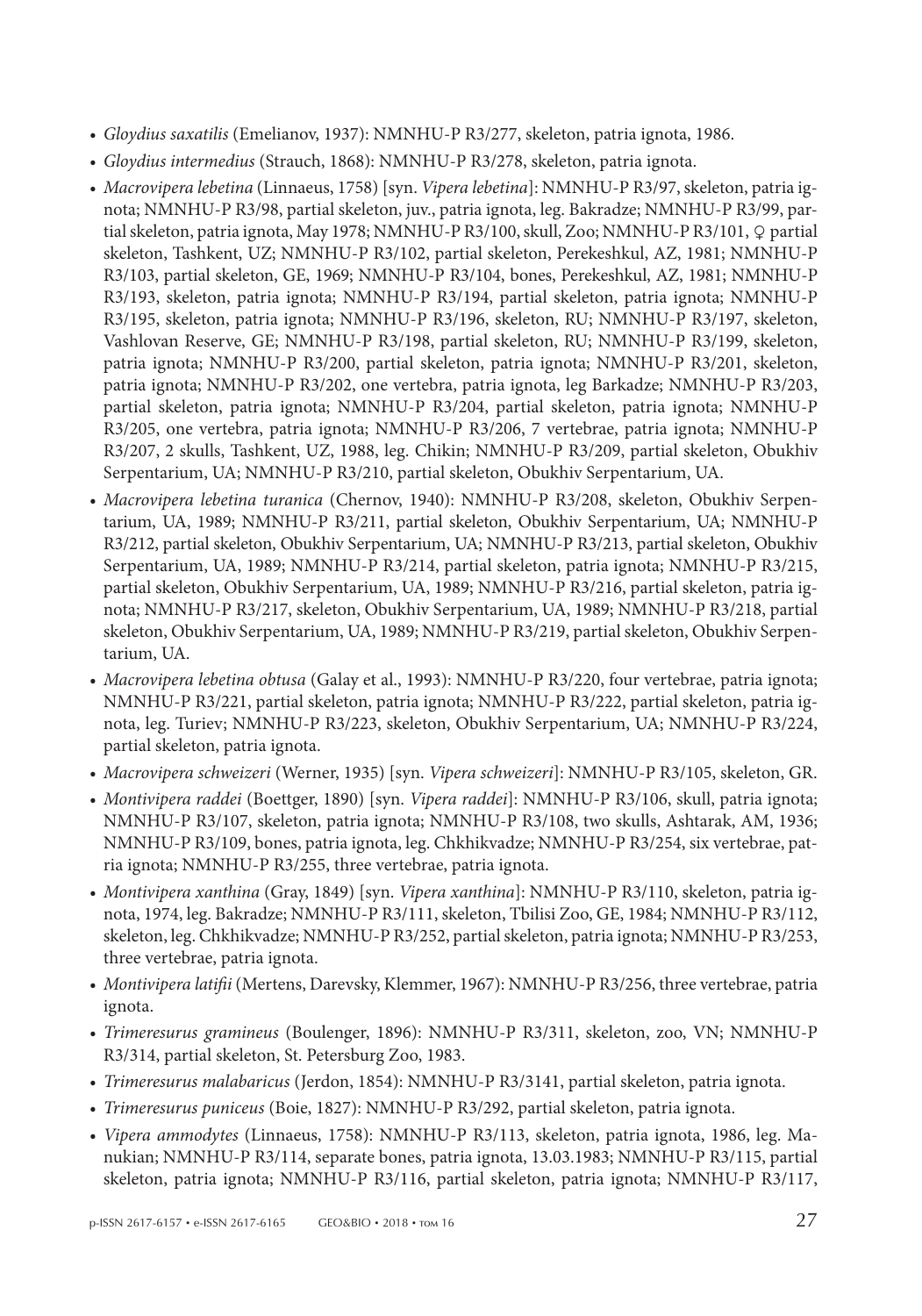partial skeleton, patria ignota, 1986, leg. Manukian; NMNHU-P R3/118, skull, patria ignota; NMNHU-P R3/119, skeleton, patria ignota; NMNHU-P R3/120, skeleton, BG, 1988, leg. Chkhikvadze; NMNHU-P R3/234, partial skeleton, patria ignota; NMNHU-P R3/235, partial skeleton, patria ignota; NMNHU-P R3/258, four vertebrae, patria ignota.

- *• Vipera aspis* (Linnaeus, 1758): NMNHU-P R3/121, skull; NMNHU-P R3/122, skeleton, patria ignota.
- *• Vipera aspis francisciredi* (Laurenti, 1768): NMNHU-P R3/254, three vertebrae, patria ignota.
- *• Vipera berus* (Linnaeus, 1758): NMNHU-P R3/123, skull, Dubek, Pskov Oblast, RU, 1915, leg. Kuznetsov; NMNHU-P R3/124, skull, Levashovo, RU, 1875, leg. Manassein; NMNHU-P R3/125, skull, Pidlubne vill., Volyn Oblast, UA, 1894, leg. Khlebnikov; NMNHU-P R3/127, skull, Chunozero, Lapland, FI, 22.05.1931, leg. Semenov-Tyan-Shansky; NMNHU-P R3/128, Q skull [syn. *Vipera prester*], Kharkiv Oblast, UA, 1977, leg. Vedmederia; NMNHU-P R3/129, partial skeleton, Leningrad Zoo, RU, 1975; NMNHU-P R3/130, partial skeleton, patria ignota, UA, leg. Vedmederia; NMNHU-P R3/131, Q partial skeleton, Kharkiv Oblast, UA, 1977, leg. Vedmederia; NMNHU-P R3/132, partial skeleton, patria ignota, UA, leg. Vedmederia; NMNHU-P R3/245, one vertebra, patria ignota; NMNHU-P R3/246, one vertebra, patria ignota; NMNHU-P R3/247, skeleton, Belogorod Oblast, RU, leg. Orlov; NMNHU-P R3/248, partial skeleton, Kharkiv Oblast, UA, 1977, leg. Vedmederia; NMNHU-P R3/249, partial skeleton, St. Petersburg, RU, 1975; NMNHU-P R3/250, partial skeleton, patria ignota; NMNHU-P R3/251, skeleton, Markkul, Zaysan Raion, Semipalatinsk Oblast, KZ, 1916, leg. Shvanvich.
- *• Vipera berus sachalinensis* (Tzarevsky, 1917): NMNHU-P R3/126, skull, Shantar Islands, Bolshoi Anaur River, RU, 20.08.1911, leg. Soldatov; NMNHU-P R3/244, skull, patria ignota.
- *• Vipera kaznakovi* Nikolsky, 1909: NMNHU-P R3/133, skeleton, Tbilisi Zoo, GE, 1986; NMNHU-P R3/134, skeleton, Tbilisi, GE, 1978; NMNHU-P R3/135, skeleton, Tbilisi, GE, 1978; NMNHU-P R3/136, skeleton, patria ignota, 10.10.1979, leg. Bakradze; NMNHU-P R3/137, partial skeleton, Tbilisi, GE, 1978; NMNHU-P R3/225, one vertebra, patria ignota; NMNHU-P R3/226, partial skeleton, patria ignota, 10.10.1979; NMNHU-P R3/227, skeleton, patria ignota; NMNHU-P R3/228, 19 vertebrae, patria ignota, leg. Barkadze; NMNHU-P R3/229, partial skeleton, patria ignota, 1979, leg. Barkadze; NMNHU-P R3/230, partial skeleton, patria ignota, 1978; NMNHU-P R3/231, partial skeleton, patria ignota, 1978.
- *• Vipera dinniki* (Nikolsky, 1913): NMNHU-P R3/239, skeleton, patria ignota; NMNHU-P R3/240, skeleton, patria ignota, leg. Orlov; NMNHU-P R3/241, skeleton, patria ignota, leg. Orlov; NMNHU-P R3/242, skeleton, patria ignota, leg. Orlov.
- *• Vipera darevskii* (Vedmederja, Orlov, Tuniyev, 1986): NMNHU-P R3/243, partial skeleton, patria ignota.
- *• Vipera latastei* Bosca, 1878: NMNHU-P R3/138, skeleton, patria ignota.
- *• Vipera seoanei* Lataste, 1879: NMNHU-P R3/139, vertebra, patria ignota.
- *• Vipera transcaucasiana* Boulenger, 1913: NMNHU-P R3/140, skull, 1893, leg. Alferaki; NMNHU-P R3/141,  $\varphi$  skull, GE, 1953, leg. Darevsky; NMNHU-P R3/142,  $\varphi$  skull, GE, 1953, leg. Darevsky; NMNHU-P R3/232, skeleton, patria ignota.
- *Vipera ursinii* (Bonaparte, 1835): NMNHU-P R3/143,  $\circ$  skeleton (melanist), patria ignota; NMNHU-P R3/144, skull, UA; NMNHU-P R3/145,  $\circ$  partial skeleton, patria ignota; NMNHU-P R3/146,  $\circ$ partial skeleton, patria ignota; NMNHU-P R3/236, partial skeleton, patria ignota; NMNHU-P R3/237, partial skeleton, patria ignota; NMNHU-P R3/238, partial skeleton, patria ignota.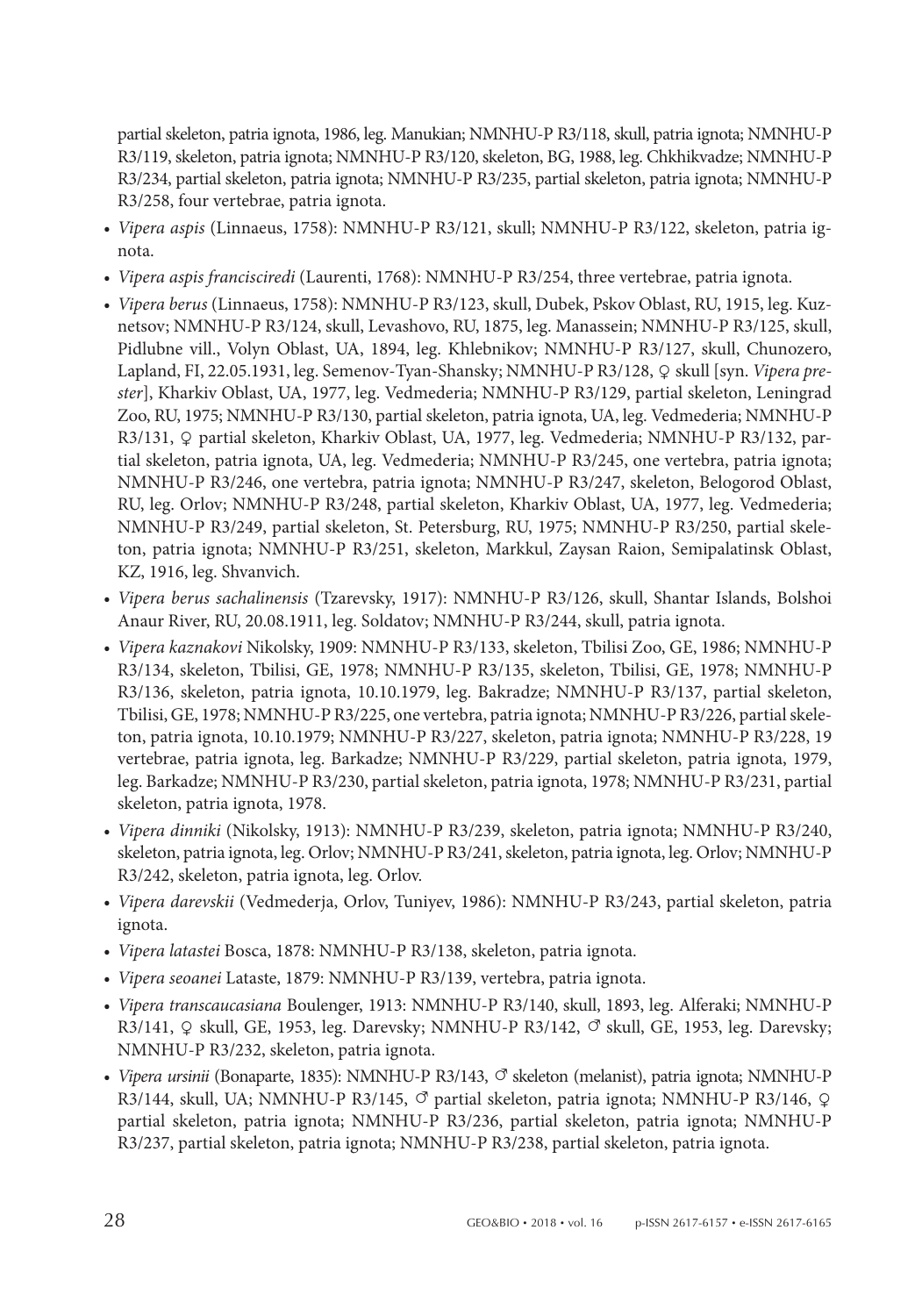

**Fig. 1.** Specimens from the osteological collection of NMNHU-P: 1-2 — *Alligator mississipiensis*, NMNHU-P R3/167, general view (1) and label (2); 3-4 — *Emys orbicularis*, NMNHU-P R3/343 (3), NMNHU-P R3/344 (4); 5 — *Montivipera raddei*, NMNHU-P R3/108 6 — *Macrovipera lebetina*, NMNHU-P R3/100; 7 — *Montivipera xanthina*, NMNHU-P R3/112.

Рис. 1. Окремі екземпляри з остеологічної колекції відділу палеонтології ННПМ НАН України: 1-2 — Alligator mississipiensis, NMNHU-P R3/167, загальний вигляд (1) та етикетка (2); 3-4 — Emys orbicularis, NMNHU-P R3/343 (3), NMNHU-P R3/344 (4); 5 - Montivipera raddei, NMNHU-P R3/108 6 - Macrovipera *lebetina*, NMNHU-P R3/100; 7 — *Montivipera xanthina*, NMNHU-P R3/112.